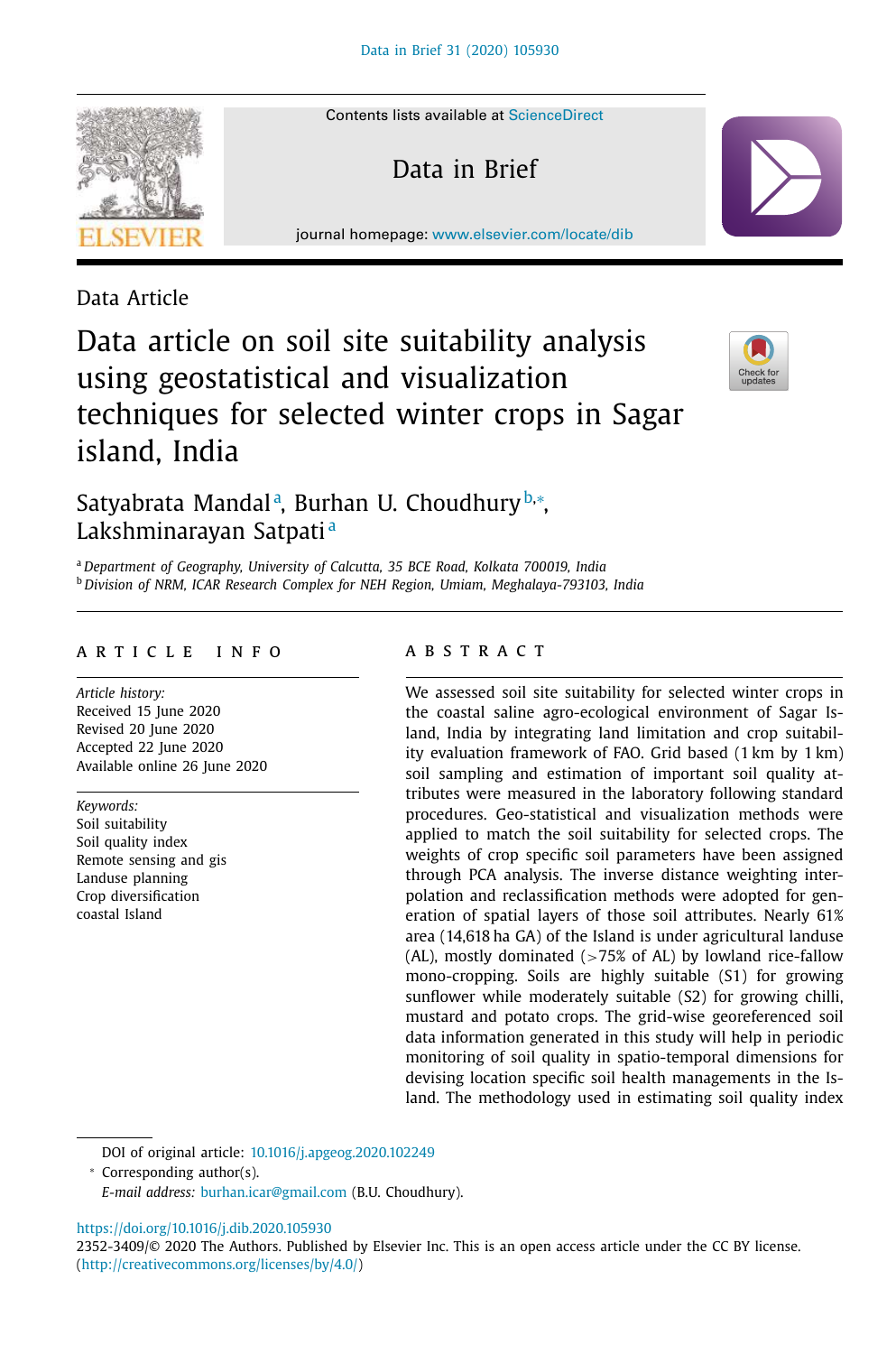and crop specific soil suitability analysis in spatial format will help in replicating such studies in other such coastal Islands of Indian Sub-continent.

© 2020 The Authors. Published by Elsevier Inc. This is an open access article under the CC BY license. (http://creativecommons.org/licenses/by/4.0/)

# **Specifications Table**

| Subject                               | Agricultural and Biological Sciences                                                                                                                                                                                                                                                                                                                                                                                                                                                                                                                                                                                                                                                                                                                                                                                                                                                                                        |
|---------------------------------------|-----------------------------------------------------------------------------------------------------------------------------------------------------------------------------------------------------------------------------------------------------------------------------------------------------------------------------------------------------------------------------------------------------------------------------------------------------------------------------------------------------------------------------------------------------------------------------------------------------------------------------------------------------------------------------------------------------------------------------------------------------------------------------------------------------------------------------------------------------------------------------------------------------------------------------|
| Specific subject area                 | Soil Science                                                                                                                                                                                                                                                                                                                                                                                                                                                                                                                                                                                                                                                                                                                                                                                                                                                                                                                |
| Type of data                          | Chart (Excel sheet)                                                                                                                                                                                                                                                                                                                                                                                                                                                                                                                                                                                                                                                                                                                                                                                                                                                                                                         |
| How data were acquired<br>Data format | The topographical maps (79C/1, 79C/2; RF 1:50,000), Geological quadrangle<br>maps (RF 1:25,000) and Block maps (RF 1:150,000) of Sagar Island collected<br>from Survey of India (SOI), Geological Survey of India (GSI) and National Atlas<br>and Thematic Mapping Organization (NATMO), Kolkata, respectively were<br>digitized and converted into Google earth compatible format (.kml) for<br>over-lay analysis in ArcGIS. High resolution $(1 m) Google satellite imageswere mosaicked into a single image, clipped with Island boundary andonscreen digitization was performed to prepare LULC map of the Island. Fromthe LULC map, agricultural area (14,618 ha) was demarcated and divided into251 grids (at 1 km by 1 km) to cover the Island. Soil survey and grid basedgeo-referenced (using GARMIN etrex10 GPS device) composite (of 3) soilsamples from each of 251 grids were collected.Raw and analysed data$ |
| Parameters for data collection        |                                                                                                                                                                                                                                                                                                                                                                                                                                                                                                                                                                                                                                                                                                                                                                                                                                                                                                                             |
|                                       | Pre-monsoon dry agricultural fellow period (April 2017) was considered for<br>collection of grid based (1 km by 1 km within agricultural area derived from<br>LULC) geo-referenced composite (of 3) samples from each grid cell. We took<br>precautionary measures during sample collection so that we can get samples<br>in usable condition during laboratory tests for soil quality properties of<br>particle size distribution (sand, silt, clay) texture, pH, organic carbon; SOC,<br>electrical conductivity; EC and available macronutrients- NPK.                                                                                                                                                                                                                                                                                                                                                                   |
| Description of data collection        | From each grid cell, 3 geo-referenced surface (0-15 cm) soils to make one<br>composite sample were collected following standard protocol of sampling<br>collection. Grid based (1 km by 1 km) collected soil samples were analysed in<br>laboratory following standard procedures. Thematic maps were generated<br>using IDW interpolation and reclassification methods in GIS. Soil quality index<br>was estimated and geo-statistical and visualization methods were applied to<br>match the suitability for selected crops.                                                                                                                                                                                                                                                                                                                                                                                              |
| Data source location                  | Sagar Island in the continental shelf of Bay of Bengal, located at the extreme<br>southern end of Sundarbans Region, West Bengal, India (21° 37' 20" N to 21°<br>52' 28" N latitude and 88° 2' 17" E to 88° 10' 25" E longitude, with an<br>elevation range of 2.5-3.5 m above mean sea level).                                                                                                                                                                                                                                                                                                                                                                                                                                                                                                                                                                                                                             |
| Data accessibility                    | Data are available with the article                                                                                                                                                                                                                                                                                                                                                                                                                                                                                                                                                                                                                                                                                                                                                                                                                                                                                         |
| Related research article              | Authors name                                                                                                                                                                                                                                                                                                                                                                                                                                                                                                                                                                                                                                                                                                                                                                                                                                                                                                                |
|                                       | Satyabrata Mandal, Burhan U. Choudhury, Lakshminarayan Satpati<br>Title                                                                                                                                                                                                                                                                                                                                                                                                                                                                                                                                                                                                                                                                                                                                                                                                                                                     |
|                                       | Soil site suitability analysis using geo-statistical and visualization techniques<br>for selected winter crops in Sagar Island, India                                                                                                                                                                                                                                                                                                                                                                                                                                                                                                                                                                                                                                                                                                                                                                                       |
|                                       | Journal                                                                                                                                                                                                                                                                                                                                                                                                                                                                                                                                                                                                                                                                                                                                                                                                                                                                                                                     |
|                                       | Applied Geography                                                                                                                                                                                                                                                                                                                                                                                                                                                                                                                                                                                                                                                                                                                                                                                                                                                                                                           |
|                                       | DOI                                                                                                                                                                                                                                                                                                                                                                                                                                                                                                                                                                                                                                                                                                                                                                                                                                                                                                                         |
|                                       | https://doi.org/10.1016/j.apgeog.2020.102249                                                                                                                                                                                                                                                                                                                                                                                                                                                                                                                                                                                                                                                                                                                                                                                                                                                                                |

## **Value of the Data**

 $\overline{\phantom{0}}$ 

• The high resolution datasets prepared will help in periodic monitoring of spatio-temporal changes in soil quality attributes and location specific soil health management.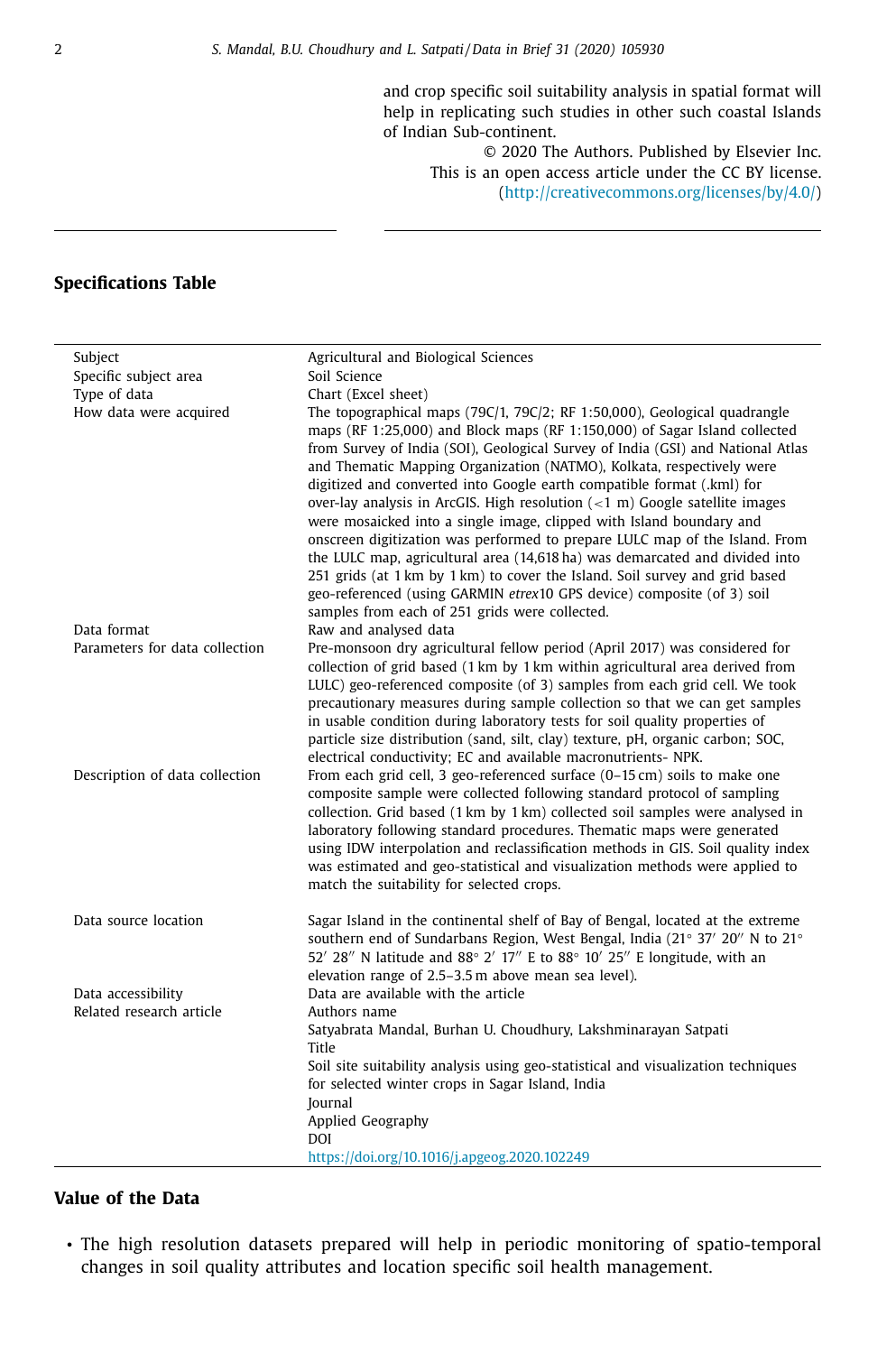- The finer resolution landuse map prepared will aid in assessing temporal changes in landuse pattern and accordingly, in devising sustainable landuse plan for this fragile Island.
- Farmers of the Island, policy makers for disaster management and sustainable landuse planning, researchers from wide range of subject areas like geographers, agronomist and environmentalists in and around similar coastal environment may be benefited with this data.
- This finer resolution spatial dataset generated through extensive ground survey, laboratory analysis and geo-spatial thematic products will act as benchmark dataset for further insights/experiments on soil suitability dimensions of other major crops.
- Dataset bears the opportunity to directly apply by the concerned researchers/environmental scientists in exploring multi-dimensional management aspects while forgoing huge labour, time and financial investments for acquiring the generated information.

#### **1. Data Description**

The data set contains tables and figures on landuse land cover pattern, distribution of soil properties, and the soil suitability analysis of winter crops (Sunflower, Chilli, potato and mustard) in the Sagar Island. Table 1 and Fig. 1 represent area and percent of total geographical area under different landuse land covers derived from satellite images. Tables 2 and 3 represent variation in soil properties and the estimated soil suitability index values for the winter crops in the Island. Figs. 2-4 represent areas under different classes and variation of soil properties (pH, SOC, EC, particle size distribution, macro-nutrients NPK percent distribution) while Fig. 5 represents variation in soil suitability index across the Island. We also supplied raw data on LULC classes (with pixel numbers), measured soil properties, classes of soil properties and in detail the methodology we adopted in estimation of soil quality indices for the four above mentioned different crops in excel sheets.

#### **2. Experimental Design, Materials, and Methods**

#### *2.1. Soil sampling and laboratory analysis*

The study area was divided into 251 grid cells  $(1 \text{ km } x \text{ 1 km})$  in order to ensure spatially uniform soil sampling. A total of 287 **c**omposite (of three samples) geo-referenced (through

**Table 1** Different types of Landuse and land cover (LULC) in Sagar Island, India.

| Landuse type                  | Area in Hectares | Island area within boundary | % Island Area |
|-------------------------------|------------------|-----------------------------|---------------|
| Monocropped area- Agriculture | 11.089.2         | 24.000                      | 46.2          |
| Double cropped area-          | 3528.5           | 24.000                      | 14.7          |
| Agriculture                   |                  |                             |               |
| Plantation                    | 477.4            | 24.000                      | 2.0           |
| Mudland with plantation       | 106.6            | 24.000                      | 0.4           |
| Homestead and orchard         | 6110.4           | 24.000                      | 25.5          |
| Melaground                    | 65.1             | 24.000                      | 0.3           |
| Waste land                    | 116.4            | 24.000                      | 0.5           |
| Marsh land                    | 73.5             | 24.000                      | 0.3           |
| Water bodies                  | 61.0             | 24.000                      | 0.3           |
| Creeks and cannels            | 744.5            | 24.000                      | 3.1           |
| Aquaculture                   | 223.8            | 24.000                      | 0.9           |
| Sandflat*                     | 218.2            | 24.000                      | 0.9           |
| Mudflat*                      | 249.0            | 24.000                      | 1.0           |
| Mudland without plantation    | 936.6            | 24.000                      | 3.9           |
| (including bounadry length)*  |                  |                             |               |
| Total                         | 24.000.0         | 24.000                      | 100.0         |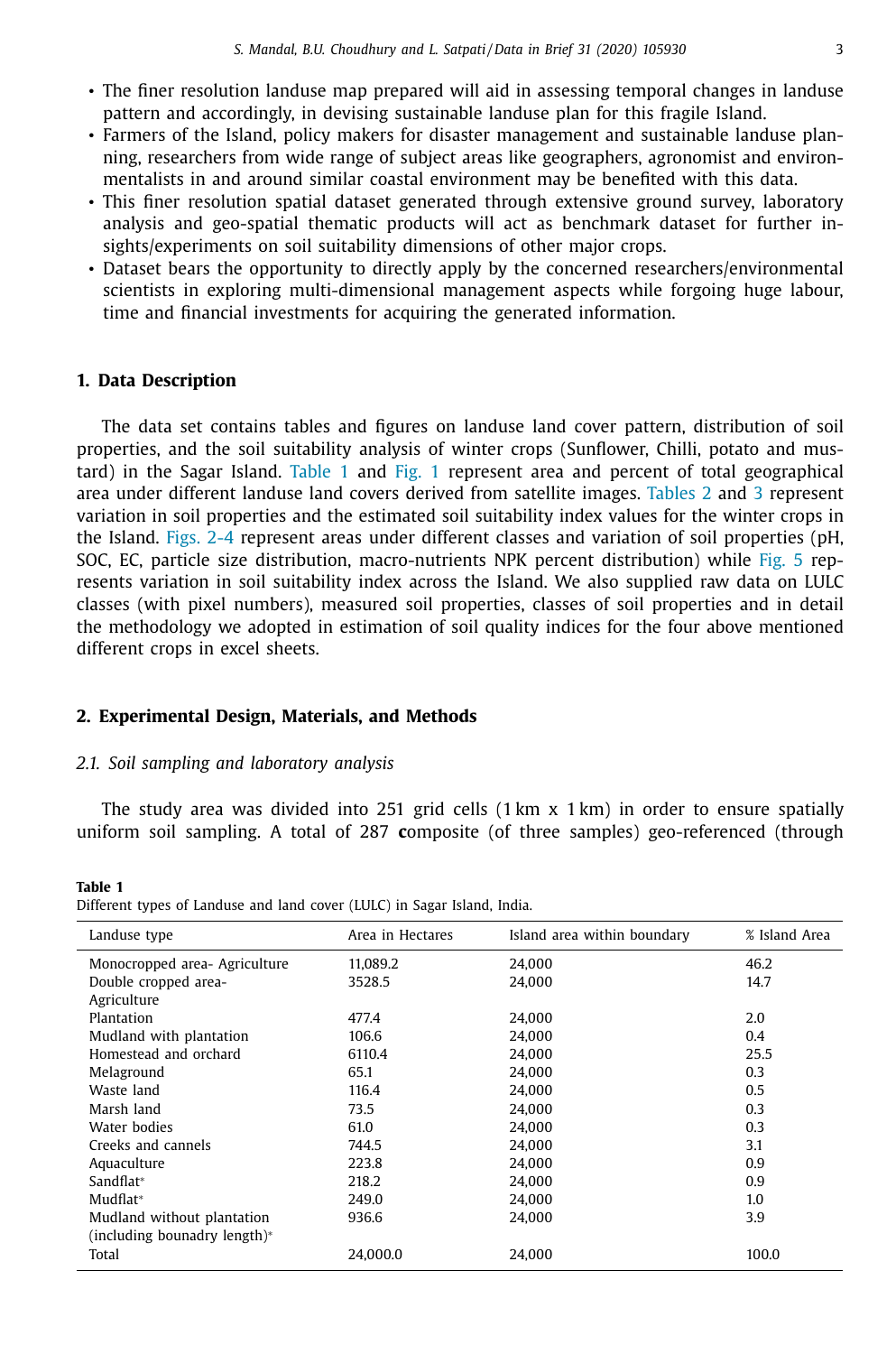| Table 2                                                                |
|------------------------------------------------------------------------|
| Descriptive statistics of soil properties in the soil of Sagar Island. |

| Descriptive statistics | Sand $(\%)$ | $Silt$ $(\%)$ | Clay $(\%)$ | $pH(1; 2)$ soil<br>water ratio) | $EC(1: 2)$ soil water<br>ratio), $dS/m$ | SOC $(%)$ | Available N<br>(kg/ha) | Available P<br>(kg/ha) | Available<br>$K$ (kg/ha) |
|------------------------|-------------|---------------|-------------|---------------------------------|-----------------------------------------|-----------|------------------------|------------------------|--------------------------|
| Minimum                | 0.00        | 1.8           | 13.2        | 4.25                            | 0.190                                   | 0.41      | 108                    | 6.11                   | 112                      |
| Maximum                | 68.60       | 53.2          | 98.2        | 8.26                            | 10.080                                  | 0.82      | 299                    | 39.30                  | 450                      |
| Mean                   | 7.8         | 22.0          | 70.1        | 6.1                             | 1.6                                     | 0.6       | 158.3                  | 32.4                   | 389.9                    |
| SD                     | 11.93       | 8.67          | 14.79       | 1.00                            | 1.65                                    | 0.12      | 55.60                  | 7.97                   | 82.23                    |
| CV(%)                  | 152.0       | 39.3          | 21.1        | 16.4                            | 101.0                                   | 21.1      | 35.1                   | 24.6                   | 21.1                     |
| sk                     | 2.16        | 0.39          | $-0.99$     | 0.09                            | 2.89                                    | 0.38      | 0.79                   | $-0.90$                | $-1.29$                  |
| ku                     | 5.46        | 0.82          | 1.32        | $-1.12$                         | 9.48                                    | $-1.29$   | $-0.94$                | $-0.12$                | 0.75                     |

Soil particles measured in percent per unit volume of soil, pH and Electrical Conductivity measured in 1:2 soil water ratio, Fertility parameters of NPand K measured as kg per hectares land.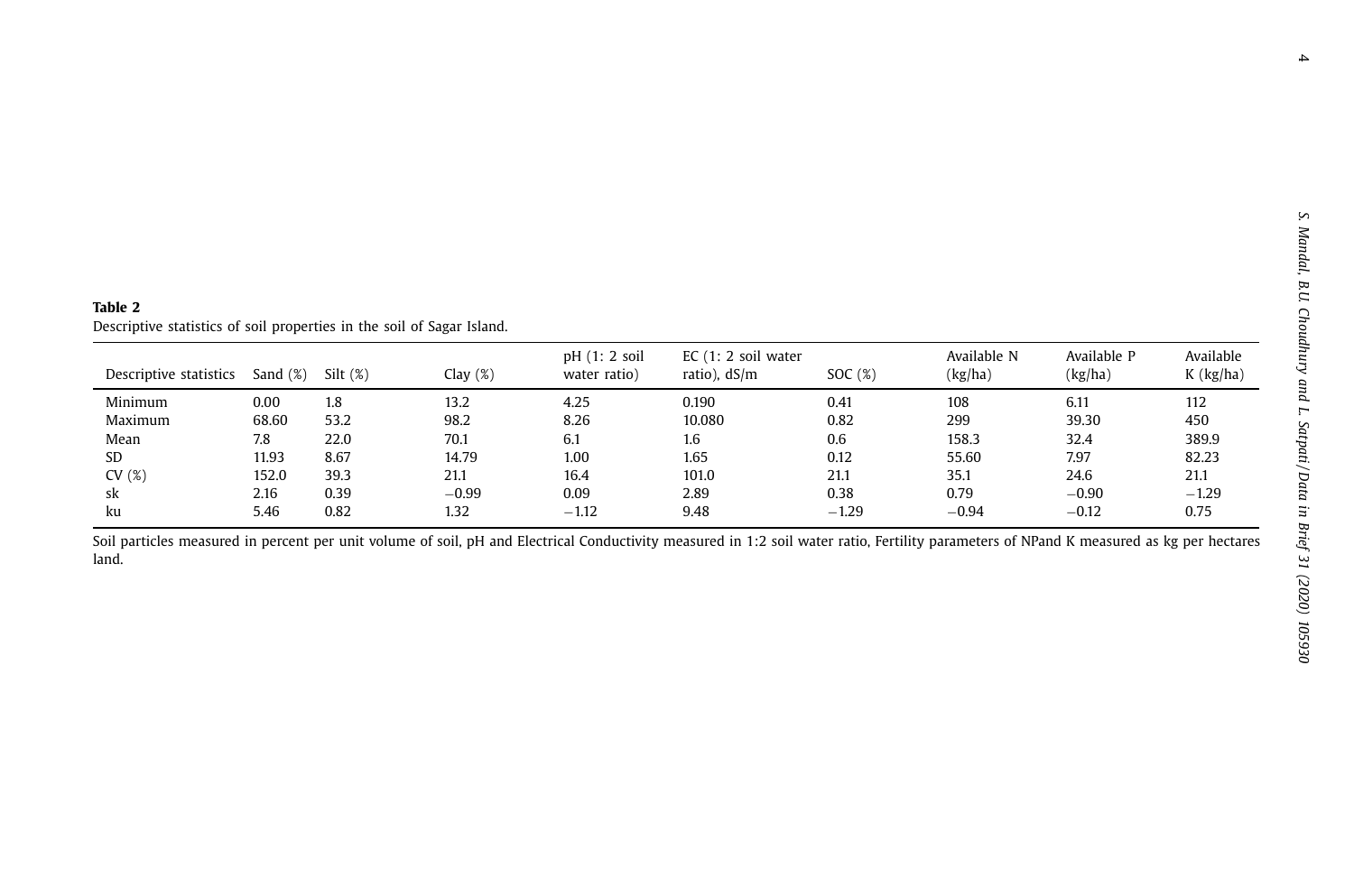

**Fig. 1.** Area under major landuse and land cover category in Sagar Island, India. <sup>∗</sup> :Sandflat/ mudflat/ mudland area varies frequently since they are affected by tidal gushes, flooding and coastal erosion on regular baisis.

| lable 3<br>Descriptive statistics for soil suitable indices of different winter crops in Sagar Island. |                        |         |                                       |
|--------------------------------------------------------------------------------------------------------|------------------------|---------|---------------------------------------|
| Descriptive statistics                                                                                 | Soil Suitability Index |         |                                       |
|                                                                                                        | $D - L - L -$          | $M = 1$ | $C_{\text{total}}$ $C_{\text{total}}$ |

**Table 3**

|           | Potato  | Mustard | Sunflower | Chilli  |
|-----------|---------|---------|-----------|---------|
| Minimum   | 0.36    | 0.39    | 0.40      | 0.41    |
| Maximum   | 0.66    | 0.74    | 0.70      | 0.71    |
| Mean      | 0.51    | 0.56    | 0.54      | 0.54    |
| SD        | 0.06    | 0.07    | 0.06      | 0.06    |
| <b>CV</b> | 11.59   | 11.72   | 11.54     | 11.39   |
| Sk        | 0.13    | 0.15    | 0.13      | 0.12    |
| Ku        | $-0.42$ | $-0.35$ | $-0.46$   | $-0.47$ |

GARMIN *etrex*10 GPS device) surface (0–15 cm) soil samples were collected during pre-monsoon dry month of April 2017 from the agricultural fallow, after the harvest of predominant *kharif* rice on November/December 2016. A minimum of one composite sample from each of 251 grid cells with exception to few grids (36 numbers) having two composite samples were collected since they had relatively more areas under agricultural fallow (rice-fallow). So, all together, we collected 287 geo-referenced samples from 251 grid cells (1 km by 1 km) (see in Supplementary data) to represent the agricultural area of the Island. Kharif rice (*Aman*) is the predominant crop (cultivated in >75% of agricultural area) and rice-fallow is the predominant cropping system of the Island [1]. While collecting the soil samples, ancillary information (location, past cropping, management history and proposed crops etc.) were also recorded. Collected samples were air dried, ground and sieved to pass through 2-mm sieve and 0.5 mm for soil organic carbon (SOC). The processed soil samples were analysed for pH (1:2 soil: water) and EC (1:2 soil: water) following standard procedures  $[2]$ . The particle size distribution was determined by sieving for sand fractions while Robinson pipettes method for silt and clay fractions [3]. The soil texture was classified based on USDA textural classification scheme. The SOC content was determined from 0.5 mm sieved samples by the Walkley–Black method  $[4]$ . Available nitrogen was determined by alkaline potassium permanganate method following Subbaiah & Asija method [5]. Available Phosphorus was estimated with 0.5 M sodium bicarbonate (NaHCO3) (pH 8.5) proposed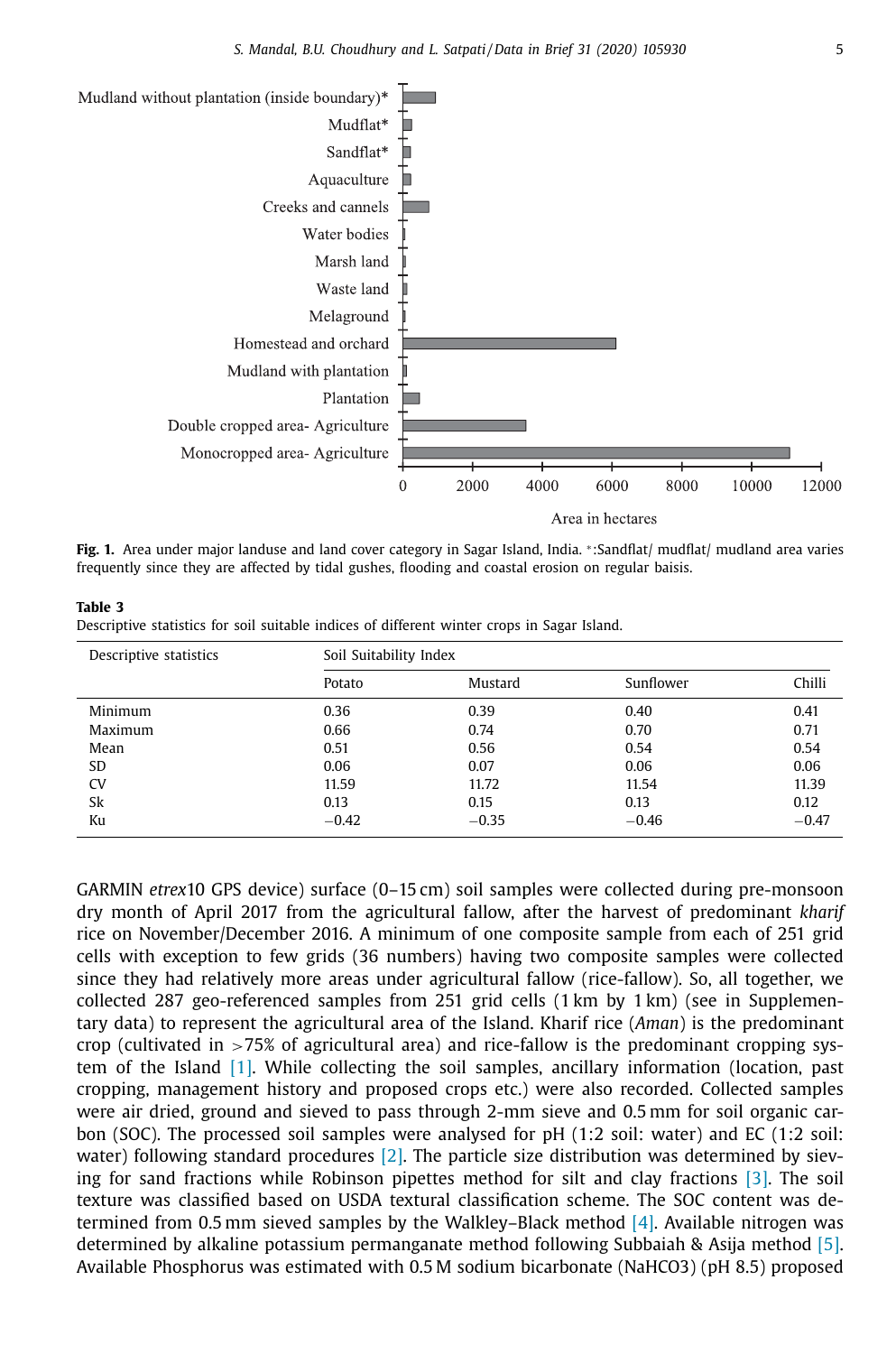

**Fig. 2.** Agricultural area (hectares) under different classes of (a) soil pH, (b) Soil Organic Carbon (SOC), (c) Soil texture, (d) and Electrical Conductivity (EC) in Sagar Island, India.

by [6] and a spectrophotometer was used to determine P content in the extract using ascorbic acid as reducing agent [7]. Available K was extracted with neutral 1 N ammonium acetate  $[8]$  and estimated by a flame photometer.

#### *2.2. LULC mapping*

The topographical maps (79C/1, 79C/2; RF 1:50,000), Geological quadrangle maps (RF 1:25,000) and Block maps (RF 1:150,000) of the study area were collected from the Survey of India (SOI), Geological Survey of India (GSI) and National Atlas and Thematic Mapping Organization (NATMO), Kolkata, respectively. All the maps were scanned and converted into digital form. The scanned topographical maps were geo-referenced using several ground control points (GCPs) of known latitude and longitude values in Arc GIS v10.2 software environment. Remaining maps were geo-referenced using image to image referencing technique. The digitized Island boundary (including mouza boundary) has been converted from Arc GIS default file format (.shp) to Google earth compatible format (.kml). The downloaded high resolution  $(<1$  m) Google satellite images (February 10, 2012) were mosaicked into a single image and converted into projected coordinate system (northing/easting) using Universal Transverse Mercator (UTM) projection with standard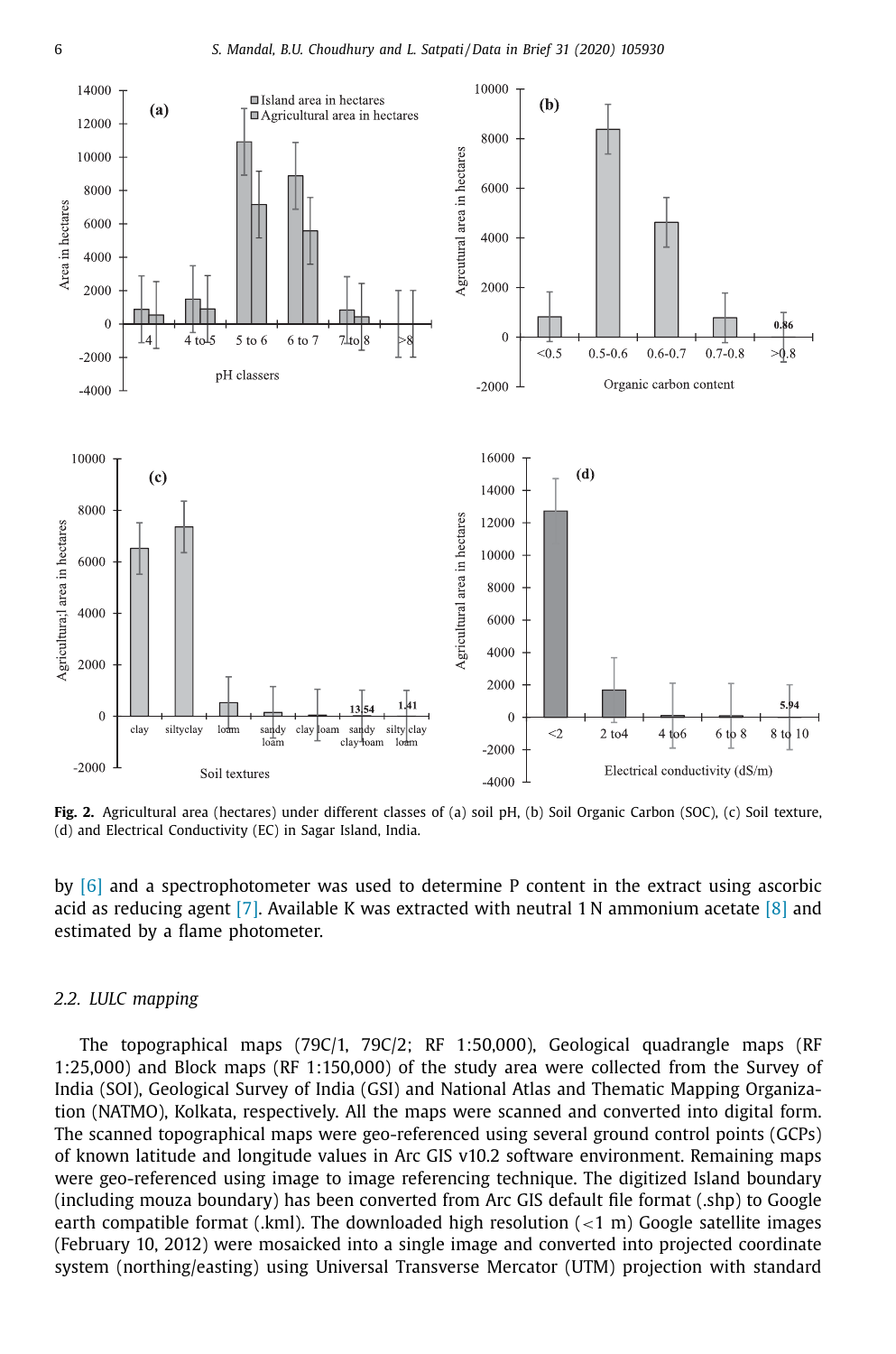

**Fig. 3.** (a) Particle size distribution (sand, silt and clay in percent) in the soils of Sagar Island, (b) distribution of different proportions of sand, (c) silt and (d) clay (in percent) within the agricultural area (14,618 ha) of the Island.

procedures in GIS platform [9]. Finally, the image was clipped with Island boundary and onscreen digitization was performed to prepare LULC map of the Island.

#### *2.3. Conceptual framework and criteria rating*

The present study analysed the soil site suitability for selected winter crops (chilli, potato, sunflower and mustard) for Sagar Island using geo-statistical and visualization techniques in GIS and geo-statistical environment. The FAO frame work on land evaluation [10] modified by Naidu et al. [11] was adopted for soil suitability analysis. Seven important soil parameters i.e. soil texture; soil reaction (pH), organic carbon (SOC), electrical conductivity (EC) and available macronutrients- like nitrogen  $(N)$ , phosphorus  $(P)$  and potash  $(K)$  were used in the suitability evaluation. The climatic parameters were considered as spatially homogeneous in nature because of the smaller spatial extensions of the Island and thereby, excluded from the analysis. Similarly, the soil slope (varied from 03%) and stoniness (nil) was considered as non-limiting factors of production hence, not considered. Based on the intensity of limitations, location spe-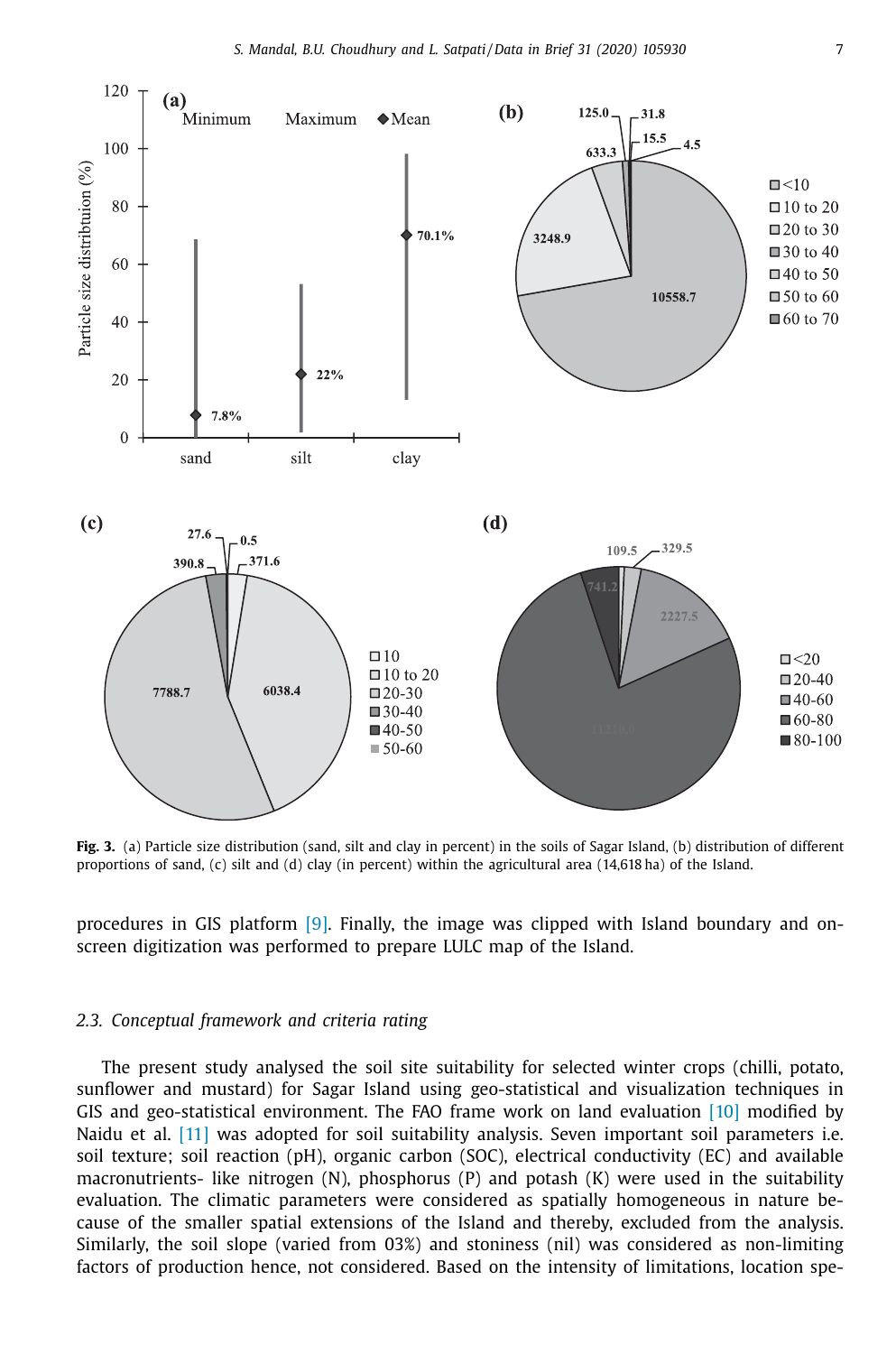

**Fig. 4.** Fertility status (range and mean content of NPK) in the soil of Sagar Island.

cific soil suitability was classified as highly suitable (S1), moderately suitable (S2), marginally suitable (S3), not suitable (N) and permanently not suitable (N1) for each of the crops. The specific requirements of each crop (Table 1) was compared with the soil properties and based on the extent of matching, the areas under different levels of suitability was arrived.

#### *2.4. Assign weights through principal component analysis (PCA)*

The first principal component (PC1) of a set of variables has defined as the linear index that captured the largest amount of information common to all the variables [12].

Suppose the data matrix contained N-variables  $(a_{1i}$  *to*  $a_{Ni}$  that represents the N indicators of each sample point *j*. PCA expressed the indicators as linear combination of set of underlying components for each sample point *j*:

$$
a_{1j} = \gamma_{11}A_{1j} + \gamma_{12}A_{2j} + \ldots + \gamma_{1N}A_{Nj}; (j = 1 \ldots J)
$$

$$
a_{Nj} = \gamma_{N1}A_{1j} + \gamma_{N2}A_{2j} + \ldots + \gamma_{NN}A_{Nj}, \qquad (1)
$$

Where the A's are the components and the  $\gamma$ 's are the coefficients on each component for each variable. Technically, the pkrocedure solves the equation  $(R - \lambda nI)$   $vn = 0$  for  $\lambda n$  and  $vn$ , where *R* is the matrix of correlations between the scaled variables (*a*'s) and v*n* is the vector of coefficients on the *n*<sup>th</sup> component for each variable. Solving the equation yields the characteristic roots of *R,* λ*n* (also known as Eigen values), and their associated Eigen vectors, *vn.* The final set of estimates was produced by scaling the *vns,* so the sum of their squares sums to the total variance; this is another restriction imposed to achieve determinacy of the problem [13].

The model recovered scoring factors from inverting the system implied in Eq.  $(1)$ . This yields a set of estimates for each of the A-PCs:

$$
A_{1j} = f_{11}a_{1j} + f_{12}a_{2j} + \dots + f_{1N}a_{Nj; \dots} (j = 1 \dots J)
$$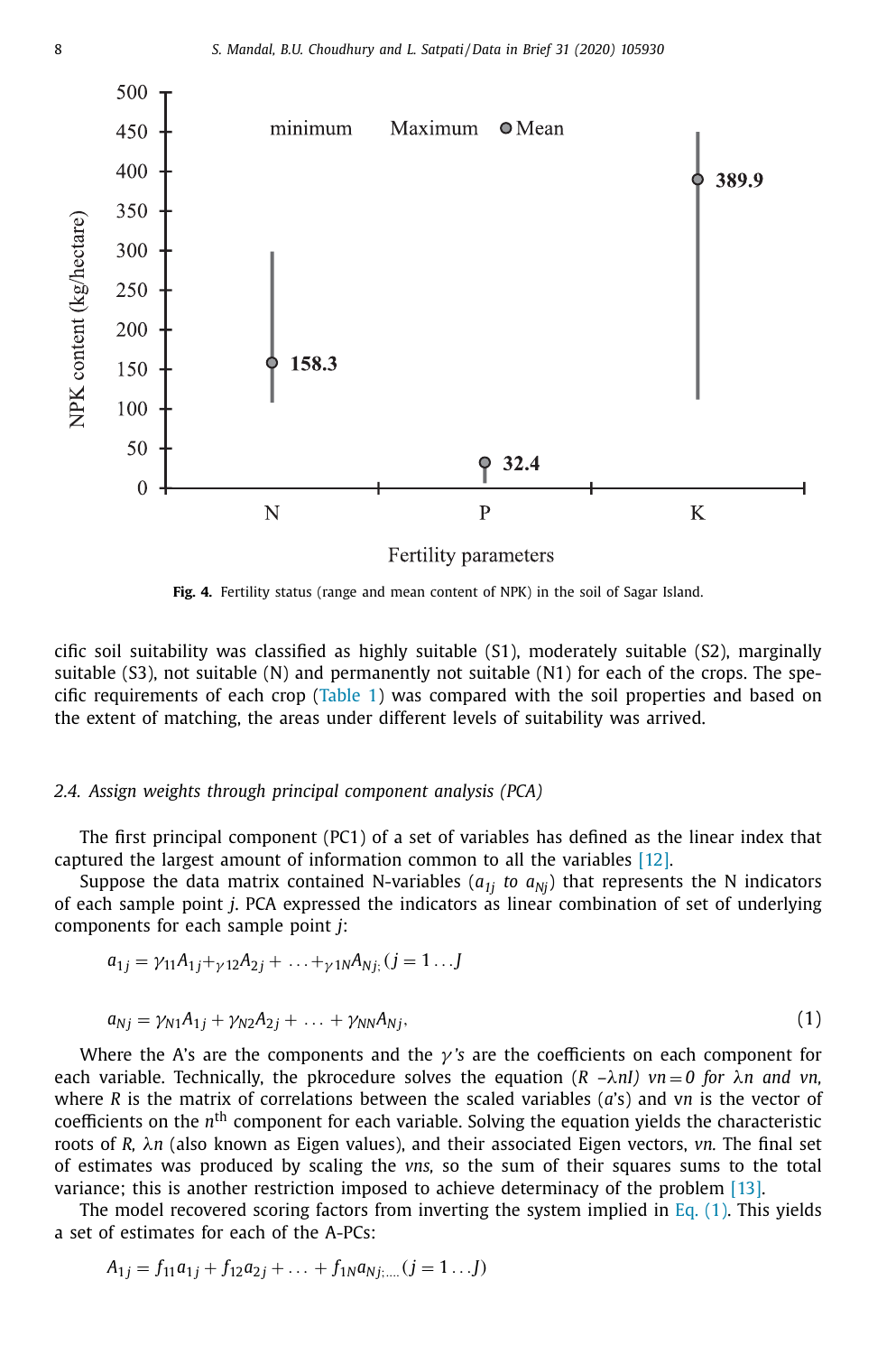

**Fig. 5.** Mean and range of suitable indices of different winter crops in Sagar Island.

$$
A_{Nj} = f_{N1}a_{1j} + f_{N2}a_{2j} + \dots + f_{NN}a_{Nj}
$$
 (2)

Where, the *f'*s are the factor scores.

Using the computed factor score matrix for each of the selected crops, the weighted scores (WSs) were assigned to the factors based on their relative importance on crop growth separately. All the seven soil parameters or variables were considered as indicators. Subsequently, a score was given to each indicator, and then the boundaries and shape of the scoring functions were set. This enabled in developing a composite index by normalizing and transforming units of all indicators into uniform scales  $(0-1)$  using 3 types of standardized scoring functions (i) more is better (ii) less is better, and (iii) optimum is better. Indicators were ranked in ascending or descending order depending on whether a higher value was considered 'good' or 'bad' in terms of soil function. For 'more is better' indicators, each observation was divided by the highest observed value (a score of 1). For 'less is better' indicators, the lowest observed value (in the numerator) was divided by each observation (in the denominator) such that the lowest observed value received a score of  $1 \, 14$ . Each individual variables of the seven soil parameters was assigned a weight, which was calculated as the ratio of the indicator factor loading to the cumulative component load or factor load of PCA analysis with Eigen value >1.0. Finally, the total scores (TSs) for each soil parameters for a specific crop has been computed by multiplying the PCA weights (as estimated in factor loadings) to the weighted scores (WSs) of corresponding locations.

Then the TSs of the parameters for all the selected crops were spatially interpolated using inverse distance weighting (IDW) method and those layers further reclassified in the Arc GIS v. 10.2 environment. The TSs for all the sample points for a specific crop was categorized into different classes such as highly suitable (S1), moderately suitable (S2), marginally suitable (S3) and not suitable (N). In Sagar Island, the TSs for chilli crop was categorized as <0.48 (S1), 0.48–0.58  $(S2)$  and  $>0.58$   $(S3)$ . Similarly,  $<0.50$   $(S1)$ ,  $0.50-0.55$   $(S2)$  and  $>0.55$   $(S3)$  for potato crop;  $<0.50$  $(51)$ , 0.50–0.55  $(52)$  and  $>0.55$   $(53)$  for sunflower crop while, this was  $<0.55$   $(51)$ , 0.55–0.65  $(S2)$  and  $> 0.65$   $(S3)$  for mustard crop. Finally, suitability maps were generated by within agri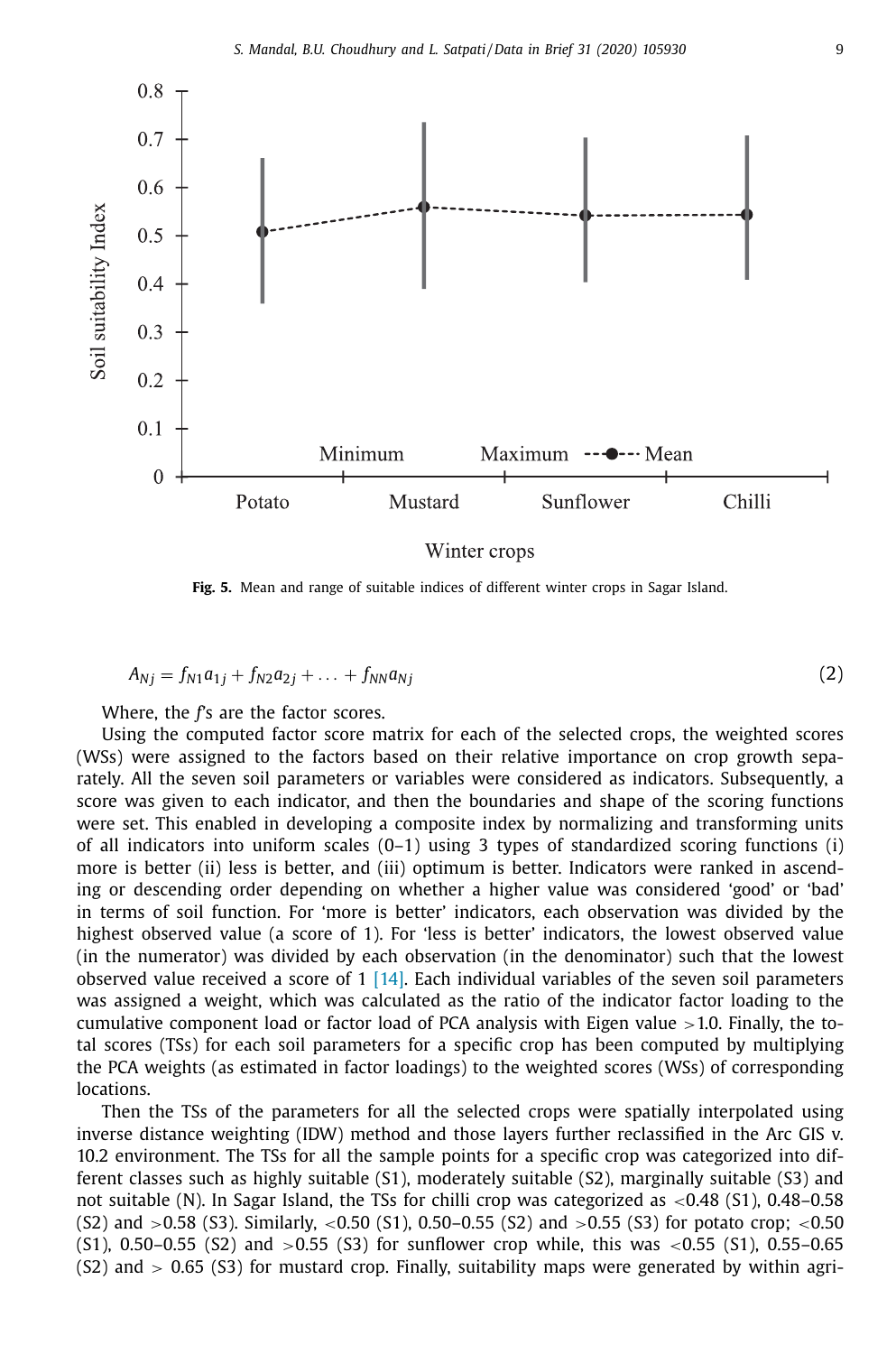cultural area by masking off all the non agricultural attributes. Zonal geometry of these raster layers was extracted using spatial analyst tool. Apart from this, the thematic layers of all the soil parameters were generated using the geo-referenced laboratory test data. These raster surfaces were interpolated using IDW method and those layers were reclassified according to the crop requirements as mentioned in Table 1.

Finally, total score (TS) was estimated (more or less comparable to soil quality index) for different locations using the following formula [14].

$$
Total score (TS) = \sum_{i=1}^{n} Wi Vi
$$

Where,  $Wi = Weight$  of variables and  $Vi = Score$  of variables

The composite distribution of available macronutrients (NPK) class was spatially interpolated by their logical combinations. A total of 18 logical combinations were identified of which 7 combinations exhibited null pixel values, hence rejected. Therefore, the final NPK composite map was prepared with the 11 combinations/classes. Aside, Pearson's correlations matrix was used to evaluate the relationships between soil properties and available nutrients [15].

#### **Declaration of Competing Interest**

We declare that we have no conflicts of interest.

#### **Acknowledgments**

We deeply acknowledge the cooperation of the farming community especially the aged farmers of the Island for sharing their experience on soil health and agricultural difficulties. This research did not receive any specific grant from funding agencies in the public, commercial, or not-for-profit sectors.

#### **Supplementary materials**

Supplementary material associated with this article can be found, in the online version, at doi:10.1016/j.dib.2020.105930.

#### **References**

- [1] S. Mandal, B.U. Choudhury, L.N. Satpati, Monsoon variability crop water requirement and crop planning for kharif rice in Sagar Island, Int. J. Biometeoro. l59 (12) (2015) 1891–1903, doi:10.1007/s00484-015-0995-9.
- [2] M.L. Jackson, Soil Chemical Analysis, Oxford and IBH Publication, New Delhi, 1973.
- [3] G.W. Robinson, A new method for the mechanical analysis of soils and other dispersions, J. Agric. Sci. 12 (1922) 3061–3321.
- [4] A. Walkley, I.A. Black, An examination of the Degtjareff method for determining soil organic matter, and a proposed modification of the chromic acid titration method, Soil Sci 37 (1) (1934) 29–38.
- [5] B.V. Subbaiah, G.L. Asija, A rapid method for the estimation of available nitrogen in soils, Curr. Sci. 25 (1956) 259–260.
- [6] S.R. Olsen, C.W. Cole, F.S. Watanabe, L.A. Dean, in: Estimation of Available Phosphorus in Soils By Extraction With Sodium Bicarbonate, U.S. Department of Agriculture Circular, Washington DC, 1954, p. 939.
- [7] F.S. Watanabe, S.R. Olsen, Test of an ascorbic acid method for determining phosphorus in water and NaHCO3 extracts from soils, Soil Sci. Soc. Am. Proceed. 29 (1965) 677–688, doi:10.2136/sssaj1965.03615995002900060025x.
- [8] J.J. Hanway, H. Heidel, in: Soil Analysis Methods As Used in Iowa State College Soil, 57, Testing Laboratory. Iowa Agriculture, 1952, pp. 1–31.
- [9] A. Jacobson, J. Dhanota, J. Godfrey, Z.Rossman Jacobson, A. Stanish, H. Walker, J. Riggio, A novel approach to mapping land conversion using Google Earth with an application to East Africa, Environ. Model. Software 72 (2015) 1–9 http://dx.doi.org/10.1016/j.envsoft.2015.06.011.